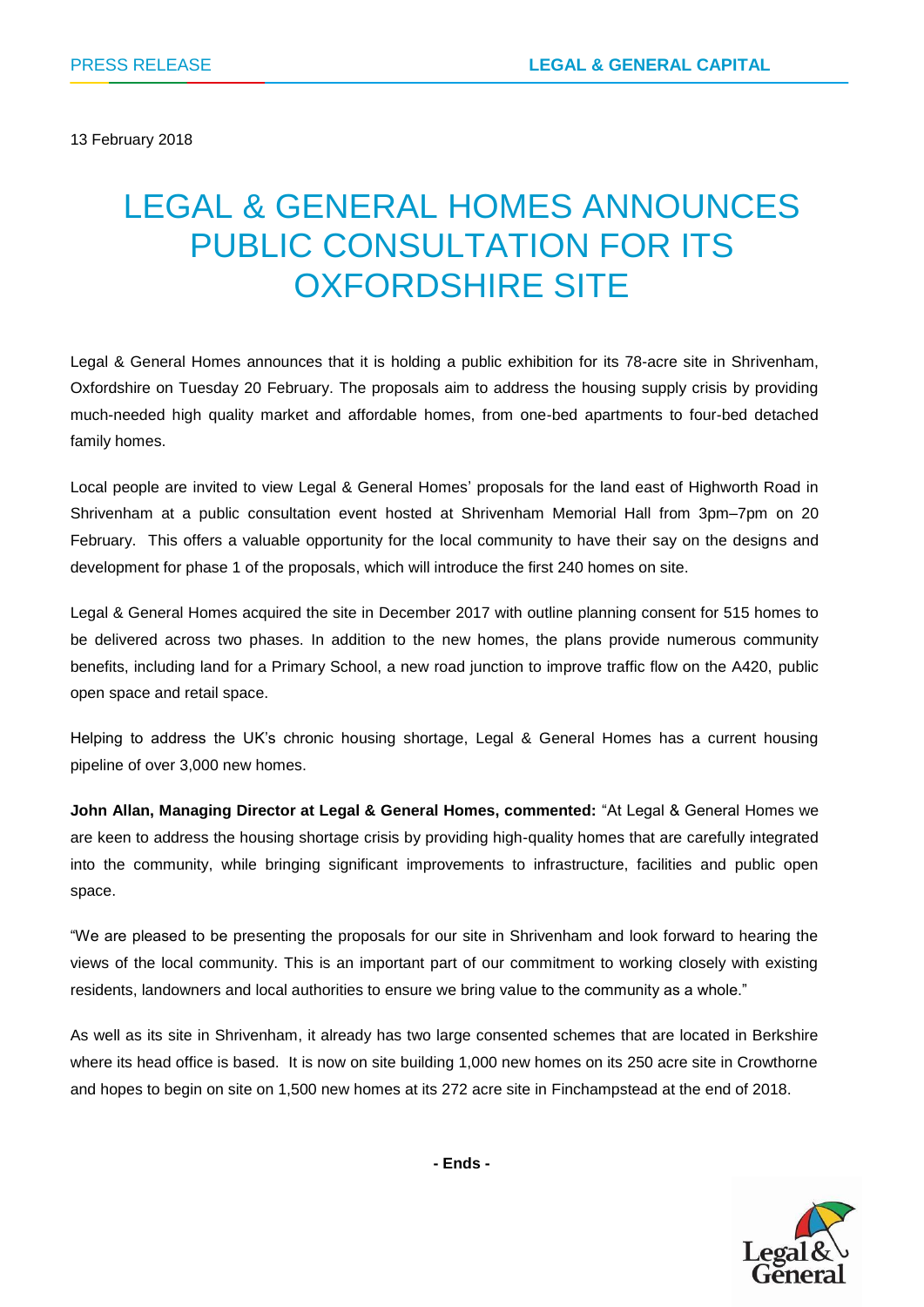#### **For further information, please contact:**

#### **Olivia Bayliss**

Head of Communications, Legal & General Capital and LGIM Real Assets Tel: +44(0) 20 3124 2777 Email: [Olivia.Bayliss@lgim.com](mailto:Olivia.Bayliss@lgim.com) <http://www.legalandgeneralcapital.com/>

# **Notes to editors - Legal & General in housing**

A natural evolution and fit for its multi-tenure housing investment strategy, Legal & General has been involved in supply side housing activities for nearly 20 years. These include:

- Bringing housing back to the centre of the UK's cities through large scale regeneration, such as Salford, Plymouth, Liverpool, Bracknell, Newcastle and Canning Town
- Its c 48% stake in house builder CALA Homes, which is on track to deliver an annual capacity of 2,500 units and revenue of around £1bn in 2020, and believes it has the capability to build in excess of 3,000 units per annum thereafter
- Legal & General's total investment capability for the Build to Rent (BTR) sector currently stands at circa £1bn. It has secured around 2,000 homes under construction or in planning, with sites in Bristol, Edinburgh, Salford, Bath, Brighton, Leeds and Walthamstow, with the aim to have 6,000 in planning, development or operation by the end of 2019
- Delivering its first three new housing communities, Legal & General's housebuilding arm, Legal & General Homes, is bringing forward a housing pipeline of over 3,000 new homes. These include a 78-acre site in Shrivenham, Oxfordshire with outline planning for 515 new homes, building 1,000 new homes on its 250 acre site in Crowthorne, Berkshire, called Bucklers Park, and 1,500 new homes at its 272 acre site in Finchampstead, also in Berkshire.
- Revolutionising the construction industry through its modular housing factory in Leeds, it will deliver highly-sustainable precision-engineered homes. The homes are built using modern techniques of construction, in a precision engineering manufacturing environment, on a moving assembly line, which will be constructed and fitted out in the factory before delivery to site
- Providing later living accommodation through Inspired Villages Group, a best in class operator and developer of later living accommodation, which Legal & General acquired in August this year. Inspired Villages Group's development portfolio currently has around 1,000 homes

It is also a significant investor in social housing, care homes and student accommodation. This holistic approach provides Legal & General with the mechanisms to deliver high quality returns throughout market cycles by pivoting investment to where the need is greatest.

### **Legal & General Capital**

Legal & General Capital (LGC) is the early-stage investment arm of Legal & General Group. Investing from Legal & General's £6bn principal balance sheet, LGC's purpose is to generate long-term shareholder value by injecting new capital into key sectors where there has been a shortage of investment and innovation. Focused on